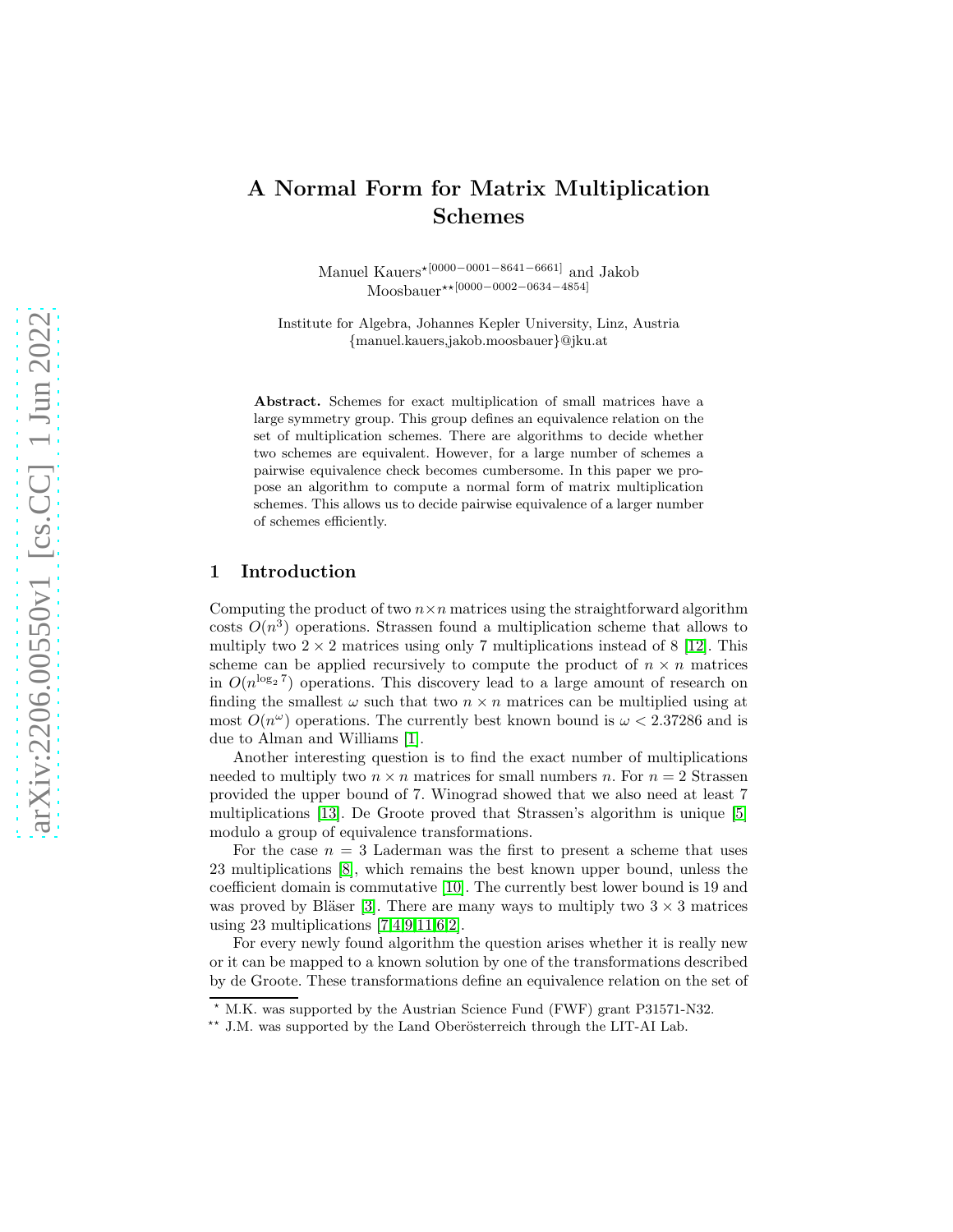matrix multiplication algorithms. Some authors used invariants of the action of the transformation group to prove that their newly found schemes are inequivalent to the known algorithms. The works of Berger et al. [\[2\]](#page-10-12) and Heule et al. [\[6\]](#page-10-11) provide algorithms to check if two given schemes are equivalent. Berger et al. give an algorithm that can check equivalence over the ground field  $\mathbb R$  if the schemes fulfill a certain assumption. Heule et al. provide an algorithm to check equivalence over finite fields.

Heule et al. presented over 17,000 schemes for multiplying  $3 \times 3$  matrices and showed that they are pairwise nonequivalent, at least when viewed over the ground field  $\mathbb{Z}_2$ . Their collection has since been extended to over 64,000 pairwise inequivalent schemes. For testing whether a newly found scheme is really new, we would need to do an equivalence test for each of these schemes. Due to the large number of schemes this becomes expensive.

In this paper we propose an algorithm that computes a normal form for the equivalence class of a given scheme over a finite field. If all known schemes already are in normal form, then deciding whether a newly found scheme is equivalent to any of them is reduced to a normal form computation for the new scheme and a cheap syntactic comparison to every old scheme. Although the transformation group over a finite field is finite, it is so large that checking equivalence by computing every transformation is not feasible. Thus, Heule et al. use a strategy that iteratively maps one scheme to another part by part. We use a similar strategy to find a minimal element of an equivalence class.

# 2 Matrix Multiplication Schemes

Let K ba field and let  $\mathbf{A}, \mathbf{B} \in K^{n \times n}$ . The computation of the matrix product  $C = AB$  by a Strassen-like algorithm proceeds in two stages. In the first stage we compute some intermediate products  $M_1, \ldots, M_r$  of linear combinations of entries of A and linear combinations of entries of B. In the second stage we compute the entries of  $C$  as linear combinations of the  $M_i$ .

For example if  $n = 2$ , we can write

$$
\mathbf{A} = \begin{pmatrix} a_{1,1} & a_{1,2} \\ a_{2,1} & a_{2,2} \end{pmatrix} \quad \mathbf{B} = \begin{pmatrix} b_{1,1} & b_{1,2} \\ b_{2,1} & b_{2,2} \end{pmatrix} \quad \text{and} \quad \mathbf{C} = \begin{pmatrix} c_{1,1} & c_{1,2} \\ c_{2,1} & c_{2,2} \end{pmatrix}.
$$

Strassen's algorithm computes C in the following way:

$$
M_1 = (a_{1,1} + a_{2,2})(b_{1,1} + b_{2,2})
$$
  
\n
$$
M_2 = (a_{2,1} + a_{2,2})(b_{1,1})
$$
  
\n
$$
M_3 = (a_{1,1})(b_{1,2} - b_{2,2})
$$
  
\n
$$
M_4 = (a_{2,2})(b_{2,1} - b_{1,1})
$$
  
\n
$$
M_5 = (a_{1,1} + a_{1,2})(b_{2,2})
$$
  
\n
$$
M_6 = (a_{2,1} - a_{1,1})(b_{1,1} + b_{1,2})
$$
  
\n
$$
M_7 = (a_{1,2} - a_{2,2})(b_{2,1} + b_{2,2})
$$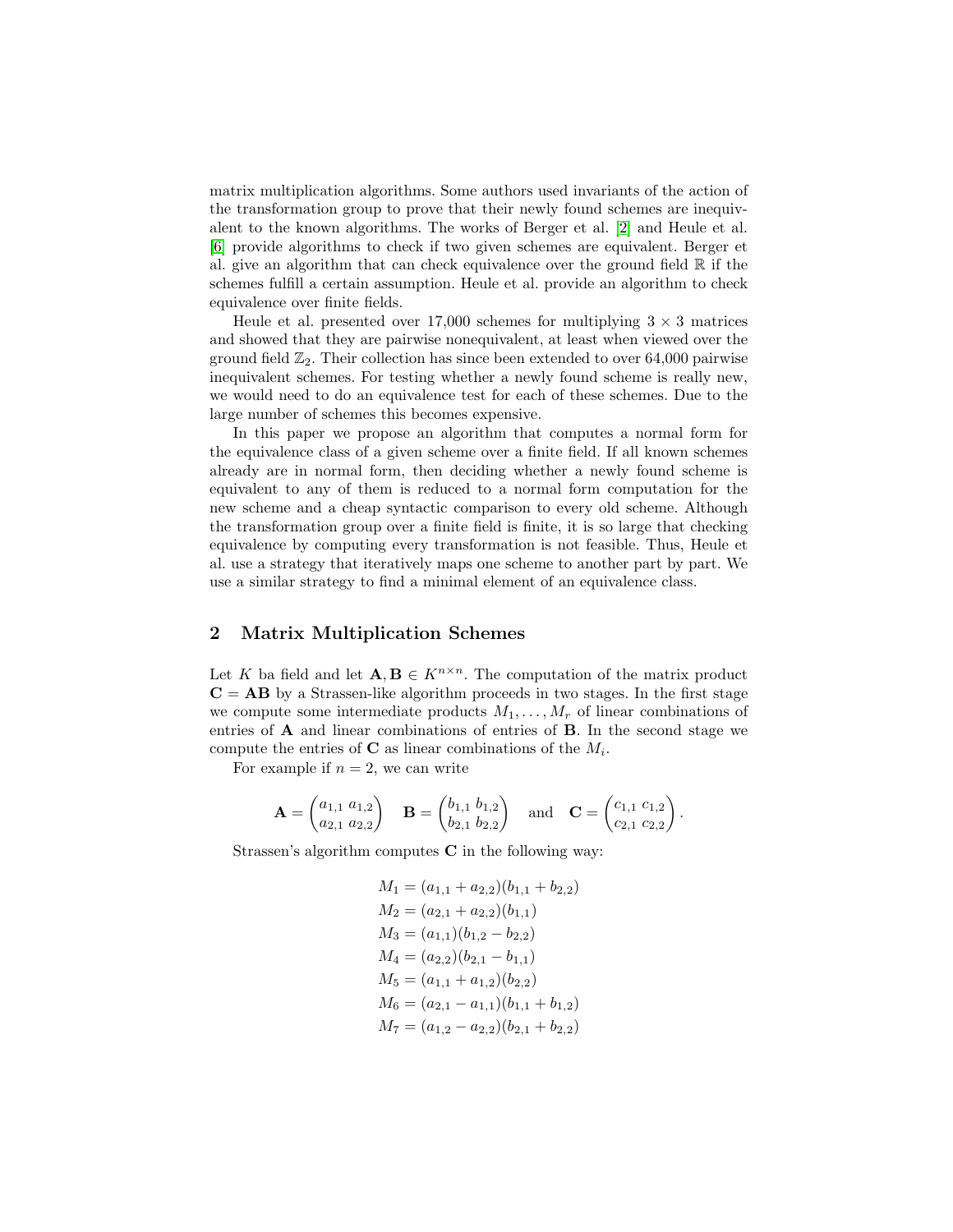$$
c_{1,1} = M_1 + M_4 - M_5 + M_7
$$
  
\n
$$
c_{1,2} = M_3 + M_5
$$
  
\n
$$
c_{2,1} = M_2 + M_4
$$
  
\n
$$
c_{2,2} = M_1 - M_2 + M_3 + M_6.
$$

A Strassen-like multiplication algorithm that computes the product of two  $n \times n$  matrices using r multiplications has the form

$$
M_1 = (\alpha_{1,1}^{(1)}a_{1,1} + \alpha_{1,2}^{(1)}a_{1,2} + \cdots)(\beta_{1,1}^{(1)}b_{1,1} + \beta_{1,2}^{(1)}b_{1,2} + \cdots)
$$
  
\n
$$
\vdots
$$
  
\n
$$
M_r = (\alpha_{1,1}^{(r)}a_{1,1} + \alpha_{1,2}^{(r)}a_{1,2} + \cdots)(\beta_{1,1}^{(r)}b_{1,1} + \beta_{1,2}^{(r)}b_{1,2} + \cdots)
$$
  
\n
$$
c_{1,1} = \gamma_{1,1}^{(1)}M_1 + \gamma_{1,1}^{(2)}M_2 + \cdots + \gamma_{1,1}^{(r)}M_r
$$
  
\n
$$
\vdots
$$
  
\n
$$
c_{n,n} = \gamma_{n,n}^{(1)}M_1 + \gamma_{n,n}^{(2)}M_2 + \cdots + \gamma_{n,n}^{(r)}M_r.
$$

All the information about such a multiplication scheme is contained in the coefficients  $\alpha_{i,j}, \beta_{i,j}$  and  $\gamma_{i,j}$ . We can write these coefficients as a tensor in  $K^{n\times n}\otimes K^{n\times n}\otimes K^{n\times n}$  :

<span id="page-2-0"></span>
$$
\sum_{l=1}^{r} ((\alpha_{i,j}))_{i=1,j=1}^{n,n} \otimes ((\beta_{i,j}))_{i=1,j=1}^{n,n} \otimes ((\gamma_{i,j}))_{i=1,j=1}^{n,n}.
$$
 (1)

As an element of  $K^{n\times n}\otimes K^{n\times n}\otimes K^{n\times n}$  a correct scheme is equal to the matrix multiplication tensor defined by  $\sum_{i,j,k=1}^{n} E_{i,k} \otimes E_{k,j} \otimes E_{i,j}$  where  $E_{u,v}$  is the matrix with 1 at position  $(u, v)$  and zeros everywhere else. Formulas become a bit more symmetric if we look at the tensor  $\sum_{i,j,k=1}^n E_{i,k} \otimes E_{k,j} \otimes E_{j,i}$  corresponding to the product  $\mathbf{C}^T = \mathbf{A}\mathbf{B}$ , so we will consider this tensor instead.

We represent a scheme as a table containing the matrices in this tensor. We will refer to the rows and columns of this table as the rows and columns of a scheme. For example Strassen's algorithm is represented as shown in Table [1.](#page-3-0)

## 3 The Symmetry Group

There are several transformations that map one correct matrix multiplication scheme to another one. We call two schemes equivalent if they can be mapped to each other by one of these transformations. De Groote [\[5\]](#page-10-3) first described the transformations and showed that Strassen's algorithm is unique modulo this equivalence.

The first transformation is permuting the rows of a scheme. This corresponds to just changing the order of the  $M_i$ 's in the algorithm. Another transformation comes from the fact that  $AB = C^T \Leftrightarrow B^T \tilde{A}^T = C$ . It acts on a tensor by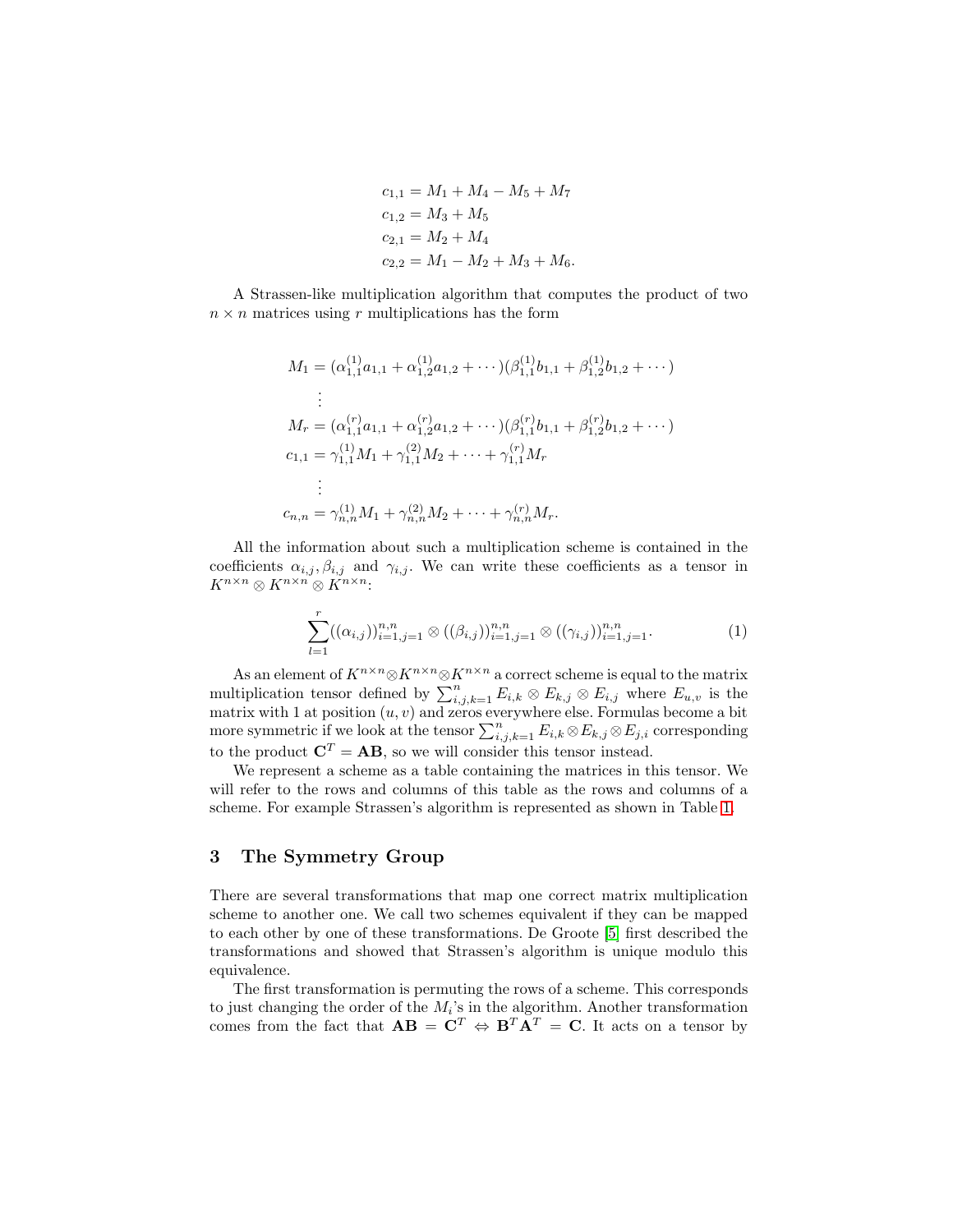<span id="page-3-0"></span>

| $\left(\begin{smallmatrix} 1 & 0 \ 0 & 1 \end{smallmatrix}\right)$  | $\binom{1\ 0}{0\ 1}$                                                | $\left(\begin{smallmatrix} 1 & 0 \\ 0 & 1 \end{smallmatrix}\right)$  |
|---------------------------------------------------------------------|---------------------------------------------------------------------|----------------------------------------------------------------------|
| $\left(\begin{smallmatrix} 0 & 0 \ 1 & 1 \end{smallmatrix}\right)$  | $\left(\begin{smallmatrix} 1 & 0 \\ 0 & 0 \end{smallmatrix}\right)$ | $\left(\begin{smallmatrix} 0 & 0 \\ 1 & -1 \end{smallmatrix}\right)$ |
| $\left(\begin{smallmatrix} 1 & 0 \\ 0 & 0 \end{smallmatrix}\right)$ | $\left(\begin{smallmatrix} 0 & 1 \\ 0 & - \end{smallmatrix}\right)$ | $\binom{0~1}{0~1}$                                                   |
| $\left(\begin{smallmatrix} 0 & 0 \ 0 & 1 \end{smallmatrix}\right)$  | $0^{\circ}$<br>$\begin{pmatrix} 1 & 0 \\ -1 & 0 \end{pmatrix}$      | $\binom{1\ 0}{1\ 0}$                                                 |
| $\left(\begin{smallmatrix} 1 & 1 \ 0 & 0 \end{smallmatrix}\right)$  | $\binom{0~0}{0~1}$                                                  | $\begin{pmatrix} -1 & 1 \\ 0 & 0 \end{pmatrix}$                      |
| $\left(\begin{smallmatrix} -1 & 0 \ 1 & 0 \end{smallmatrix}\right)$ | $\left(\begin{smallmatrix} 1 & 1 \ 0 & 0 \end{smallmatrix}\right)$  | $\left(\begin{smallmatrix} 0 & 0 \ 0 & 1 \end{smallmatrix}\right)$   |
| $\left(\begin{smallmatrix} 0 & 1\\ 0 & -1 \end{smallmatrix}\right)$ | $\left(\begin{smallmatrix} 0 & 0 \\ 1 & 1 \end{smallmatrix}\right)$ | $\left(\begin{smallmatrix} 1 & 0 \ 0 & 0 \end{smallmatrix}\right)$   |

Table 1: Strassen's Algorithm

transforming a summand  $A \otimes B \otimes C$  to  $B^T \otimes A^T \otimes C^T$ . Moreover, it follows from the condition that the sum [\(1\)](#page-2-0) is equal to the matrix multiplication tensor, that also a cyclic permutation of the coefficients  $\alpha$ ,  $\beta$  and  $\gamma$  is a symmetry transformation. Taking those together we get an action that is composed by an arbitrary permutation of the columns of a scheme and transposing all the matrices if the permutation is odd.

Finally, we can use that for any invertible matrix V we have  $AB = AVV^{-1}B$ . The corresponding action on a tensor  $A \otimes B \otimes C$  maps it to  $AV \otimes V^{-1}B \otimes C$ . Since we can permute  $A, B$  and  $C$  we also can insert invertible matrices  $U$  and W which results in the action

$$
(U, V, W) * A \otimes B \otimes C = UAV^{-1} \otimes VBW^{-1} \otimes WCU^{-1}.
$$

This transformation is called the sandwiching action.

If we combine all these transformations we get the group  $G = S_r \times S_3 \ltimes$  $GL(K, n)^3$  of symmetries of  $n \times n$  matrix multiplication schemes with r rows.

**Definition 1.** Let  $\varphi: S_3 \to \text{Aut}(\text{GL}(K,n)^3)$  be defined by

$$
\varphi(\pi) = \begin{cases} (U, V, W) \mapsto \pi((U, V, W)) & \text{if } \operatorname{sgn}(\pi) = 1 \\ (U, V, W) \mapsto \pi((V^{-T}, W^{-T}, U^{-T})) & \text{if } \operatorname{sgn}(\pi) = -1 \end{cases}
$$

*The symmetry group of* n×n *matrix multiplication schemes with* r *rows is defined over the set*  $G = S_r \times S_3 \times GL(K, n)^3$  *with the multiplication given by* 

$$
(\sigma_1, \pi_1, (U_1, V_1, W_1)) \cdot (\sigma_2, \pi_2, (U_2, V_2, W_2)) =
$$
  

$$
(\sigma_1 \sigma_2, \pi_1 \pi_2, (U_1, V_1, W_1) \varphi(\pi_1)((U_2, V_2, W_2))).
$$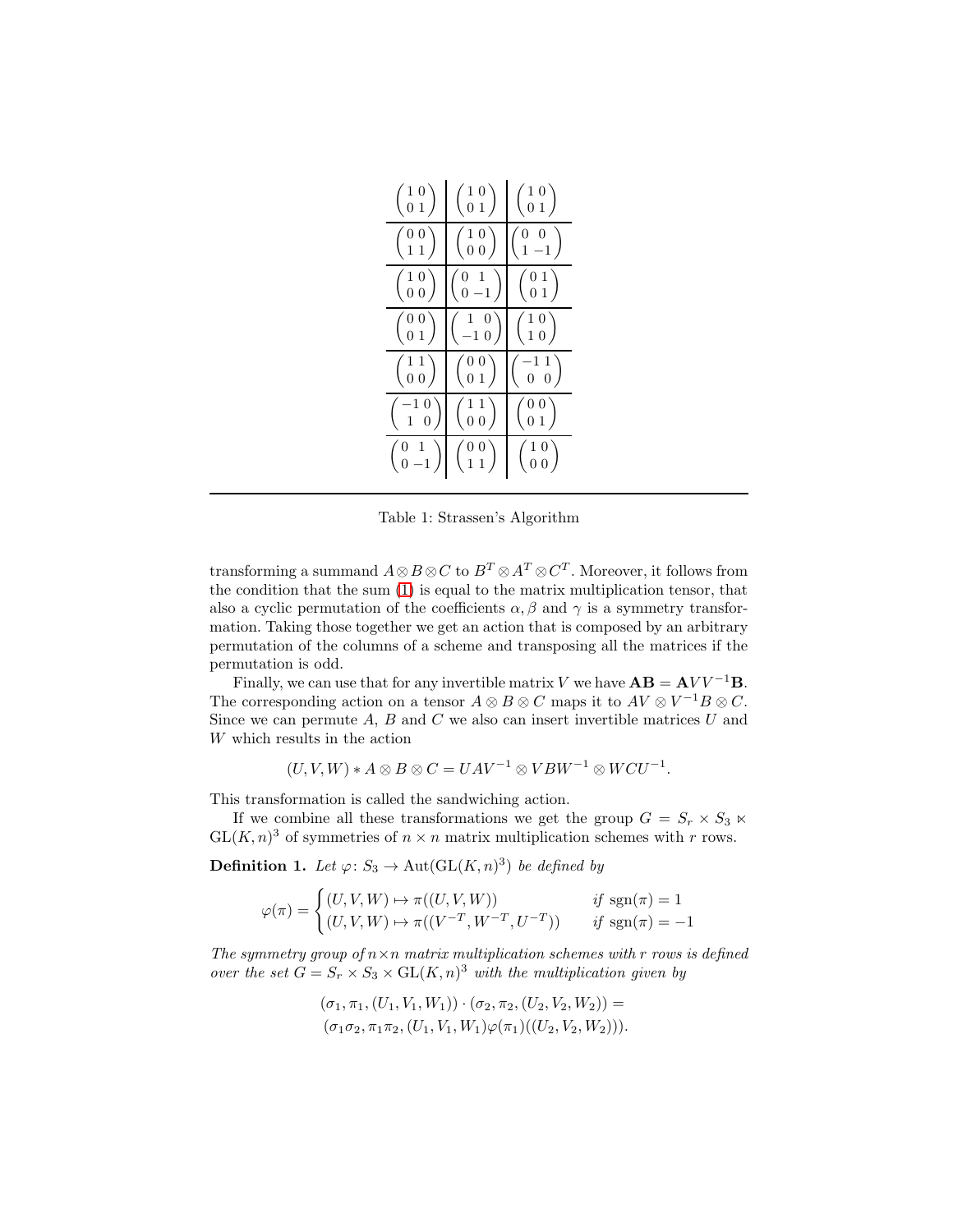*The action*  $g * S$  *of a group element*  $g = (\sigma, \pi, U, V, W) \in G$  *on a multiplication* scheme  $S \in (K^{n \times n})^{r \times 3}$  is defined by first letting  $\sigma$  permute the rows of S then *letting*  $\pi$  *permute the columns of* S *and transposing every matrix if* sgn( $\pi$ ) = −1 *and finally letting* U, V *and* W *act on every row as described above.*

One can show that this action fulfills the criteria of a group action.

#### 4 Minimal Orbit Elements

Two schemes are equivalent if they belong to the same orbit under the action of the group G. Our goal in this section is to define a normal form for every orbit. The particular choice of the normal form is partly motivated by implementation convenience and not by any special properties. From now on we assume that  $K$ is a finite field. Since over a finite field the symmetry group is finite we could decide equivalence or compute a normal form by exhaustive search. However, already for  $n = 3$  the symmetry group over  $\mathbb{Z}_2$  has a size of  $23! \cdot 6 \cdot 4741632$ .

**Definition 2.** Let  $S \in (K^{n \times n})^{r \times 3}$  be a matrix multiplication scheme. The rank *pattern of the scheme is defined to be the table*

 $((\text{rank } S_{i,1}, \text{rank } S_{i,2}, \text{rank } S_{i,3}))_{i=1}^r$ 

*and the rank vector of a row*  $(A, B, C)$  *to be*  $(rank(A), rank(B), rank(C)).$ 

Since the matrices  $U, V$  and  $W$  are invertible, the sandwiching action leaves the rank pattern invariant. Transposing the matrices does not change their rank either. Therefore the only way a group element changes the rank pattern of a scheme is by permuting it accordingly. So for two equivalent schemes their rank patterns only differ by a permutation of rows and columns. This allows us to permute the rows and columns of the scheme such that the rank pattern becomes maximal under lexicographic order.

This maximal rank pattern is a well-known invariant of the symmetry group that has been used to show that two schemes are not equivalent. For example Courtois et al. [\[4\]](#page-10-8) and Oh et al. [\[9\]](#page-10-9) used this test to prove that their schemes were indeed new. However, this method only provides a sufficient condition for the inequivalence of schemes and can not decide equivalence of schemes. In Heule et al.'s data for certain rank patterns there almost 1000 inequivalent schemes having this rank pattern.

We choose the normal form to be an orbit element which has a maximal rank pattern and is minimal under a certain lexicographic order. For doing so fix a total order on K such that  $0 < 1 < x$  for  $x \in K \setminus \{0, 1\}$ . The order need not be compatible with  $+$  or  $\cdot$  in any sense. For the matrices in the schemes we use colexicoraphic order by columns, with columns compared by lexicographic order. This means for two column vectors  $v = (x_1, \ldots, x_n)^T$  and  $v' = (x'_1, \ldots, x'_n)^T$  we define recursively

$$
v < v' : \Leftrightarrow x_1 < x_1' \lor (x_1 = x_1' \land (x_2, \dots x_n) < (x_2', \dots, x_n'))
$$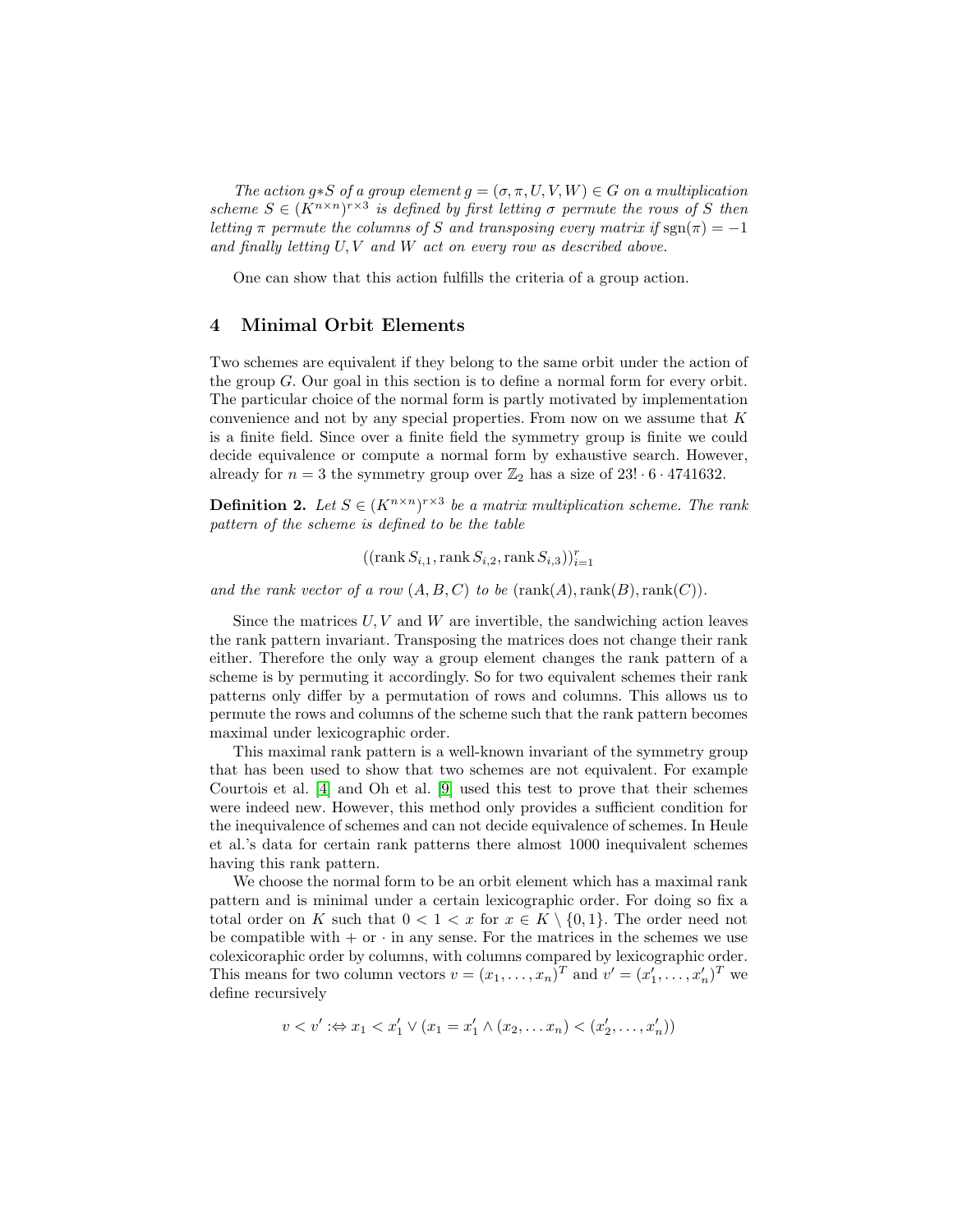For two matrices  $M = (v_1 \mid \cdots \mid v_n)$  and  $M' = (v'_1 \mid \cdots \mid v'_n)$  we define

 $M < M'$  :⇔  $v_n < v'_n \vee (v_n = v'_n \wedge (v_1 \mid \cdots \mid v_{n-1}) < (v'_1$  $\binom{1}{1} \cdots \binom{v'_{n-1}}{n}$ 

For ordering the schemes we use the common lexicographic order. So we compare two schemes row by row from top to bottom and in each row we compare the matrices from left to right using the order defined above.

**Definition 3.** Let  $S \in (K^{3\times3})^{r\times3}$  be a matrix multiplication scheme. We say S is in normal form if  $S = \min\{S' \in G * S \mid \text{the rank pattern of } S' \text{ is sorted}\},$ *where the minimum is taken with respect to the order defined above.*

Such a normal form clearly exists and it is unique since the group  $G$  is finite and the lexicographic order is a total order.

The strategy to compute the normal form is as follows: We first consider the rank pattern of a scheme and apply row and column permutations that maximize the rank pattern. If there are several column permutations that lead to the same rank pattern, we consider each of them separately, since there are at most six.

Then we proceed row by row. For all rows that have maximal rank pattern, we determine the minimal element of its orbit under the action of  $GL(K, n)<sup>3</sup>$ . From the definition of the normal form, it follows that the smallest row we can produce this way has to be the first row in the normal form. However, we might be able to reach that row from several different rows and also the choice of  $U, V$ and W is in general not unique.

Apart from the first row of the normal form we also compute the stabilizer of the first row, which is the set of all triples  $(U, V, W) \in GL(K, n)^3$  such that  $(A, B, C) = (UAV^{-1}, VBW^{-1}, WCU^{-1})$ . For each possible row that can be mapped to the first row we compute the *tail*, by which we mean list of all remaining rows after applying suitable triple  $(U, V, W)$ .

We then continue this process iteratively. We go over each tail and determine a row that has maximal rank vector and becomes minimal under the action of the stabilizer. To do this we apply every element of the stabilizer to all possible candidates for the next row. This uniquely determines the next row of the normal form and we get again a list of tails and the stabilizer of the already determined rows.

The full process is listed in Algorithm [1.](#page-6-0)

#### Proposition 1. *Algorithm 1 terminates and is correct.*

*Proof.* The termination of the algorithm is guaranteed, since in line 12 the new candidates contain one row less than in the previous step, so eventually the list of tails only contains empty elements.

To prove correctness we first note that the choice of  $P$  ensures that it contains a scheme that can be mapped to its normal form without applying further column permutations. From now on we only consider the iteration of the loop in line 3 where  $s'$  is this scheme.

It remains to show that after lines 4 to 19 the candidate is in normal form. To this end we prove the following loop invariant for the while loop: *candidate* is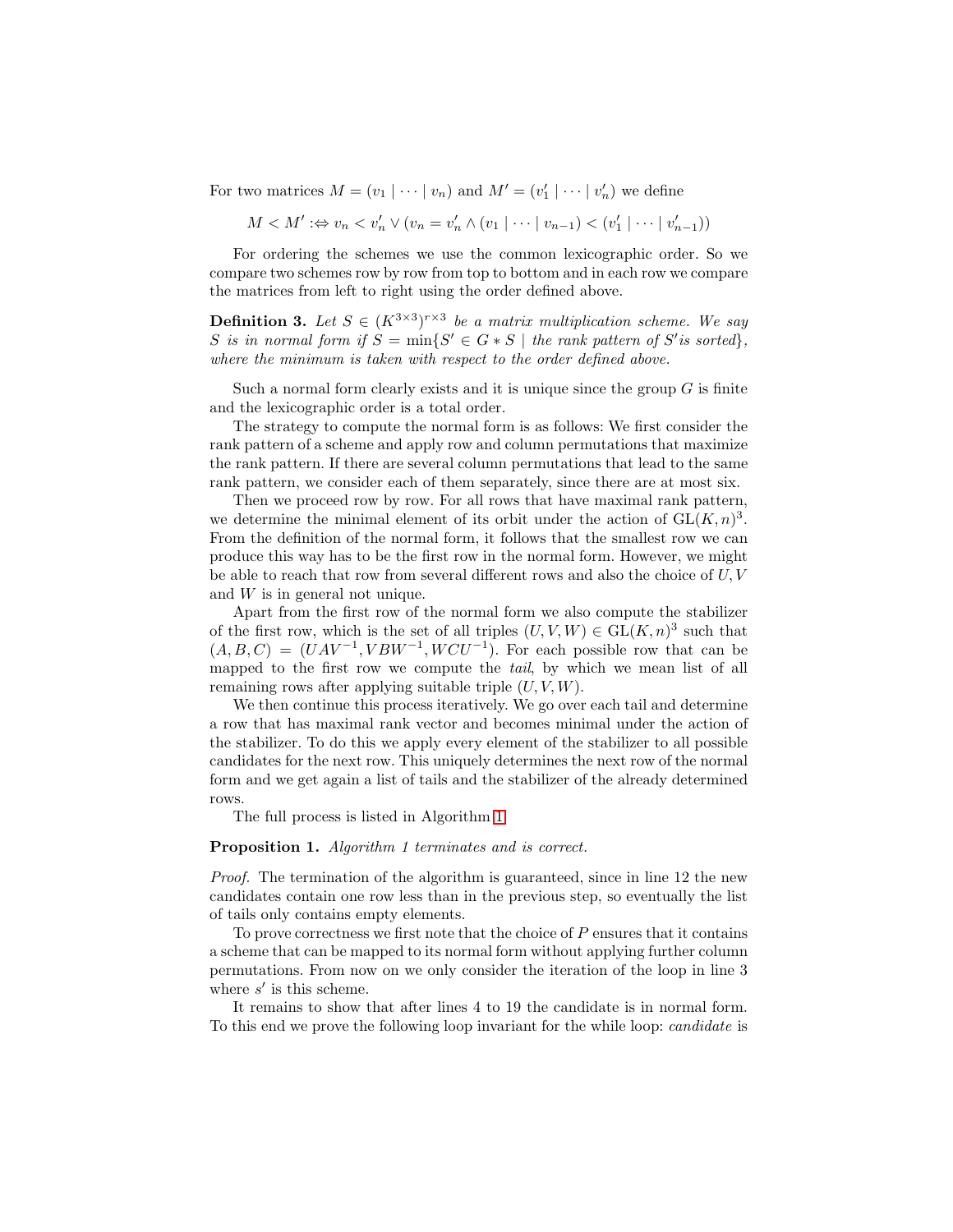<span id="page-6-0"></span>**Input** : A matrix multiplication scheme  $s$ Output: An equivalent scheme in normal form 1  $P := \{ \pi * s \mid \pi \in$  $S_3 \wedge$  there is a row permutation of  $\pi * s$  with maximal rank pattern} 2  $n := s$ 3 for  $s' \in P$  do 4 candidate  $:= ()$ 5  $tails = \{s'\}$ 6  $stab = GL(K, n)^3$ 7 while  $tails \neq \{()\}$  do 8  $min := 1$ 9 for  $t \in \text{tails}$  do 10 **for**  $r \in t$  with maximal rank vector **do** 11  $g := \operatorname{argmin}_{g \in \text{stab}} g * r$ 12 if  $q * r < min$  then 13  $min := q * r$ 14  $newtails := \{\};$ 15 if  $q * r = min$  then 16  $newtails := newtails \cup (g * t \setminus \{g * r\})$ 17  $stab := \{ g \in stab \mid g * min = min \}$ 18  $tails := new tails$ 19 append *min* to *candidate* 20 if candidate  $\lt n$  then 21  $n := candidate$ 22 return  $n$ 

Algorithm 1: Normal Form Computation

equal to the first rows of the normal form and there is a  $q \in stab$  and a  $t \in tails$ such that  $g * t$  is a permutation of the remaining rows of the normal form.

The lines 4, 5 and 6 ensure that the loop invariant is true at the start of the loop. We now assume that the loop invariant holds at the beginning of an iteration and prove that it is still true after the iteration. Since we know that there are  $g \in stab$  and  $t \in tails$  such that  $g * t$  contains the next row of the normal form and the rank vector is invariant under the group action the lines 9 and 10 will at some point select an  $r$  that can be mapped to the next row of the normal form.

Since the normal form is the lexicographically smallest scheme in its equivalence class, the next row must always be the smallest row that has not been added to *candidate* yet. Therefore by choosing g such that  $g * r$  is minimal in line 11 we ensure that *min* is the next row of the normal form. For every element t of *tails* that contains a row that can be mapped to the next row of the normal form we add a suitably transformed copy of t with this row removed to *newtails*. Since *tails* contains at least one element that can be mapped to the remaining rows of the normal form and we discard only elements that cannot have this property, it is guaranteed that *newtails* still has this property after lines 9 to 16.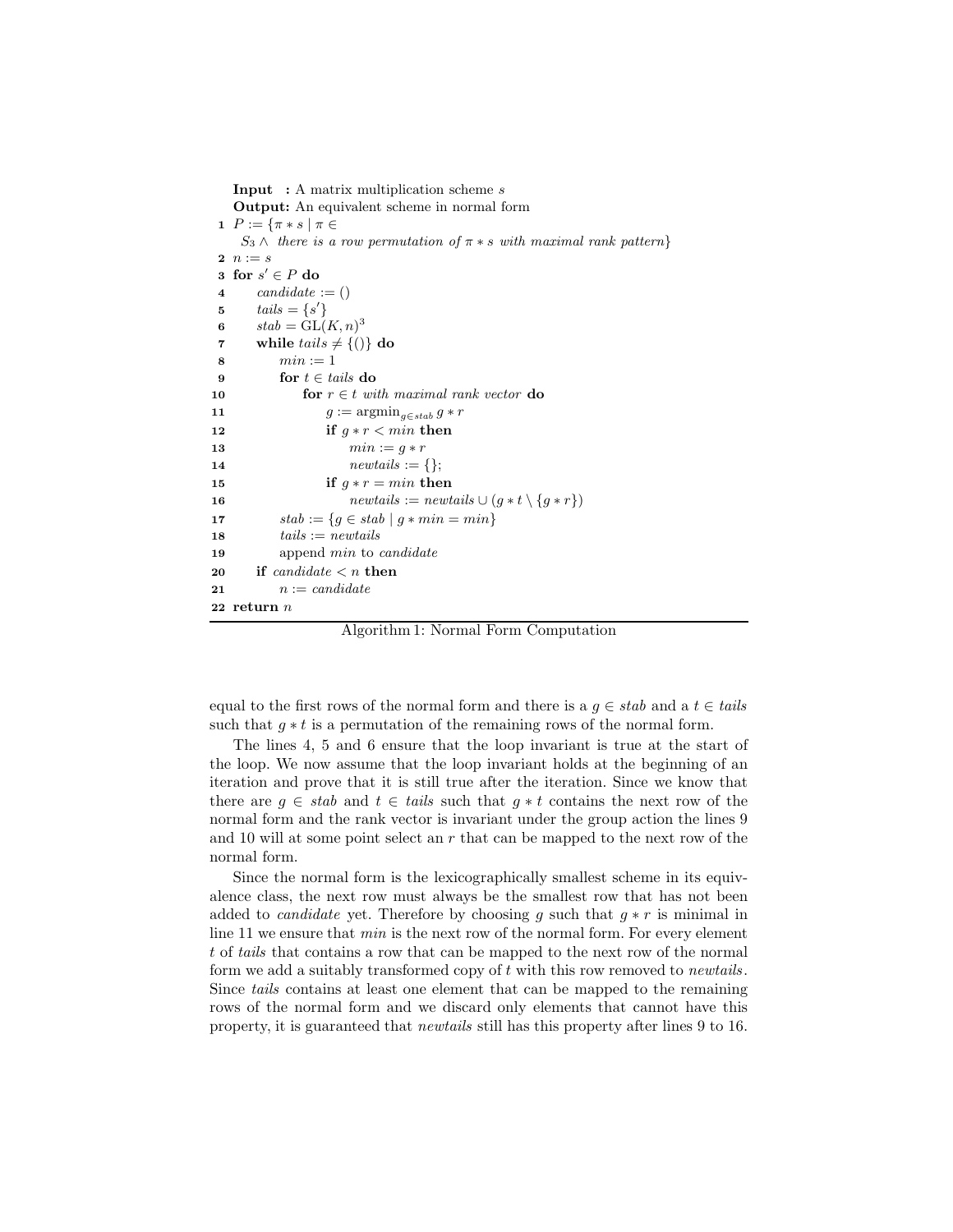Finally, we have to show that *stab* still contains a suitable element. Let  $t \in$ *tails* and  $g' \in stab$  be such that g' maps t to a permutation of the remaining rows of the normal form. Let  $g$  be the element chosen to minimize  $r$  in line 11. Since *stab* is a group it must contain  $g' \cdot g^{-1}$ . Moreover, *newtails* contains  $g * t \setminus \{g * r\}$ which is mapped to  $g' * t \setminus \{g' * r\}$ . Therefore,  $g' \cdot g^{-1}$  has the desired property.  $\Box$ 

## 5 Minimizing the First Row

Algorithm [1](#page-6-0) is more efficient than a naive walk through the whole symmetry group G because we can expect the stabilizer to become small during the computation. However, in the first iteration we still go over the full group  $GL(K, n)^3$ . In this section we describe how this can be avoided.

<span id="page-7-0"></span>The order we have chosen ensures that the first row has a particular form.

**Proposition 2.** Let  $G = GL(K, n)^3$  and let  $(A, B, C) \in (K^{n \times n})^3$  be such that  $(A, B, C)$  *is the minimal element of*  $G * (A, B, C)$ *. Then the following hold:* 

*1.* A *has the form*

<span id="page-7-1"></span>
$$
\begin{pmatrix} 0 & 0 \\ I_r & 0 \end{pmatrix} \tag{2}
$$

*where*  $r = \text{rank } A$ *. In particular, if*  $\text{rank } A = n$ *, then*  $A = I_n$ *. 2.* B *is in column echelon form.*

*Proof.* Using Gaussian elimination we can find  $(A', B', C') = (U, V, W) * (A, B, C)$ where  $A'$  and  $B'$  are in the described form. To show that  $(A, B, C)$  already are in this form we proceed by induction on n. If  $n = 1$ , then the claims are true. For the induction step assume that the claims are true for  $n - 1$ .

1. We first consider the special case rank  $A = n$ . Denote by  $v_1, \ldots, v_n$  the columns of A. Since  $A \leq A' = I_n$  there are two cases:

Case 1:  $v_n < e_n$ . Then  $v_n = 0$  contradicting the assumption that A has full rank.

Case 2:  $v_n = e_n$ . Then the last row of A contains only zeros apart from the 1 in the bottom right corner. Otherwise we could use column reduction to make  $A$  smaller. Since  $A$  is minimal, also the matrix we get when we remove the last column and row from A has to be minimal. So by the induction hypothesis A has the desired form.

Now suppose rank  $A < n$ . Since the last column of  $A'$  contains only zeros and  $A$  is minimal, the last column of  $A$  consists only of zeros. We can use row reduction to form a matrix  $A''$  that is equivalent to  $A$ , has a zero row and all other rows equal to those of A. So  $A'' < A$ . We then shift the zero row of  $A''$ to the top. Since this doesn't make A′′ bigger, it is still not greater than A. Because of the minimality of A its first row has then to be zero as well. Now we can remove the last column and first row of A and the resulting matrix must still be minimal. So by the induction hypothesis  $A$  is of the desired form.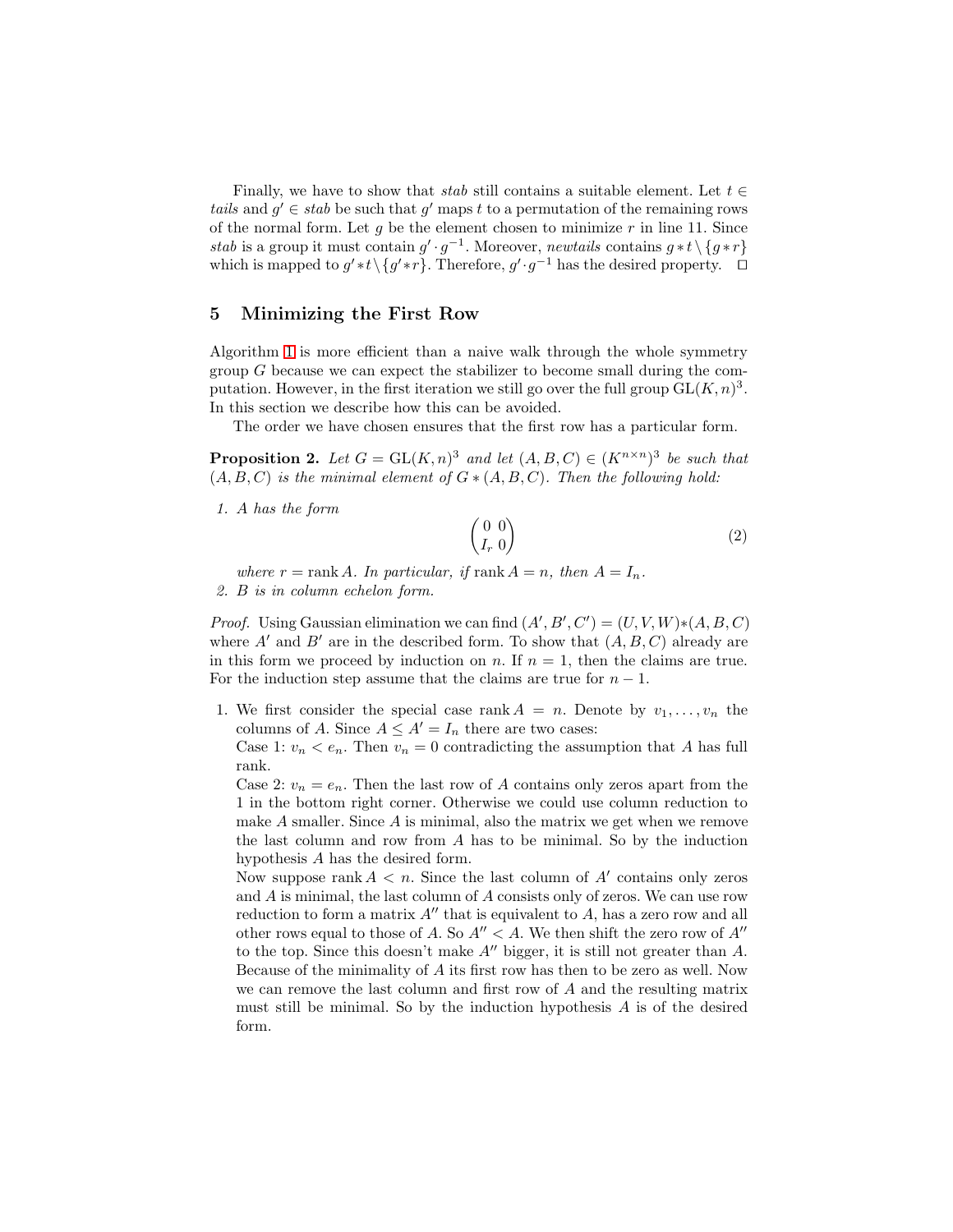2. Since we already showed  $A = A'$  we can assume  $U = V = I_n$ . So B' is the column echelon form of B. We write B as  $(v_1 \mid \cdots \mid v_n)$  and B' as  $(v'_1 | \cdots | v'_n)$ . We again have two cases:

Case 1:  $v_n < v'_n$ . So  $v'_n \neq 0$  and since B' is in column echelon form this implies  $v'_n = e_n$ . Then  $v_n = 0$  which contradicts that B' is the column echelon form of B.

Case 2:  $v_n = v'_n$ . Since B' is in column echelon form we either have  $v_n = e_n$ or  $v_n = 0$ . We claim that the matrix we get by removing the last column and row from  $B$  is minimal. If not, there is a sequence of column operations that makes that matrix smaller. Let  $B'' = (v''_1 \mid \cdots \mid v''_n)$  be the matrix we get by applying these operations to  $B$  and let  $i$  be the index of the right most column that was changed. So  $v''_i$  with the last element removed must be smaller than  $v_i$  with the last element removed. However, this implies that  $v''_i < v_i$  and therefore  $B'' < B$ , which is a contradiction. So by the induction hypothesis  $B$  with the last row and column removed must be in column echelon form.

It remains to show that the last rows of  $B$  and  $B'$  are equal. There must exist a sequence of column operations that turn B into B'. If  $v_n = e_n = v'_n$ , then these operations would eliminate all elements in the last row of  $B$ , except the one in the bottom right corner. This implies  $B' \leq B$  and therefore  $B' = B$ . If  $v_n = 0 = v'_n$ , then this sequence cannot change the last row because any column operation not involving the last column would destroy the column echelon form in the upper left part. Therefore  $B = B'$ . . ⊓⊔

Let  $S \in (K^{n \times n})^{r \times 3}$  be a matrix multiplication scheme. Denote by  $(U, V, W)$ the element of  $GL(K, n)^3$  used to transform S into normal form and denote by  $(A_1, B_1, C_1)$  the first row of the normal form of S. Let  $(A, B, C)$  be the row that is mapped to  $(A_1, B_1, C_1)$  and assume that the columns of S do not need to be permuted.

Then  $(A, B, C)$  must have a maximal rank vector. Therefore, A has the maximal rank of all the matrices in the scheme. So if the scheme contains a matrix of full rank then A has full rank. Moreover,  $A_1$  is the minimal element equivalent to A under the action of  $GL(K,n)^3$ .

If A has full rank, then  $A_1 = I_n$  by Proposition [2.](#page-7-0) So we consider the scheme  $S' = (A^{-1}, I_n, I_n) * S$  instead and update  $\overline{A}, B, C$  and  $U, V, W$  accordingly. Then  $A = A_1 = I_n$  and therefore  $U = V$ . Since there is no restriction on the choice of V it follows from the first part of Proposition [2](#page-7-0) that  $B_1$  must be of the form [\(2\)](#page-7-1).

If B also has full rank, then we set  $S'' = (B^{-1}, B^{-1}, I_n) * S'$  and adjust  $A, B, C$  and  $U, V, W$  again. So we have  $B = B_1 = I_n$  and  $U = V = W$ . Now we can determine  $C_1$  and the stabilizer of the first row by iterating over  $GL(K, n)$ and minimizing  $WCW^{-1}$ .

If  $B$  does not have full rank, we determine all invertible matrices  $V$  and W such that  $V B W^{-1} = B_1$ . This can be done by solving the linear system  $VB = WB_1$  and discarding all singular solutions. Since  $U = V$  we go through all possibilities for V and W and minimize  $WCV^{-1}$ . This allows us to determine  $C_1$  and the stabilizer of the first row.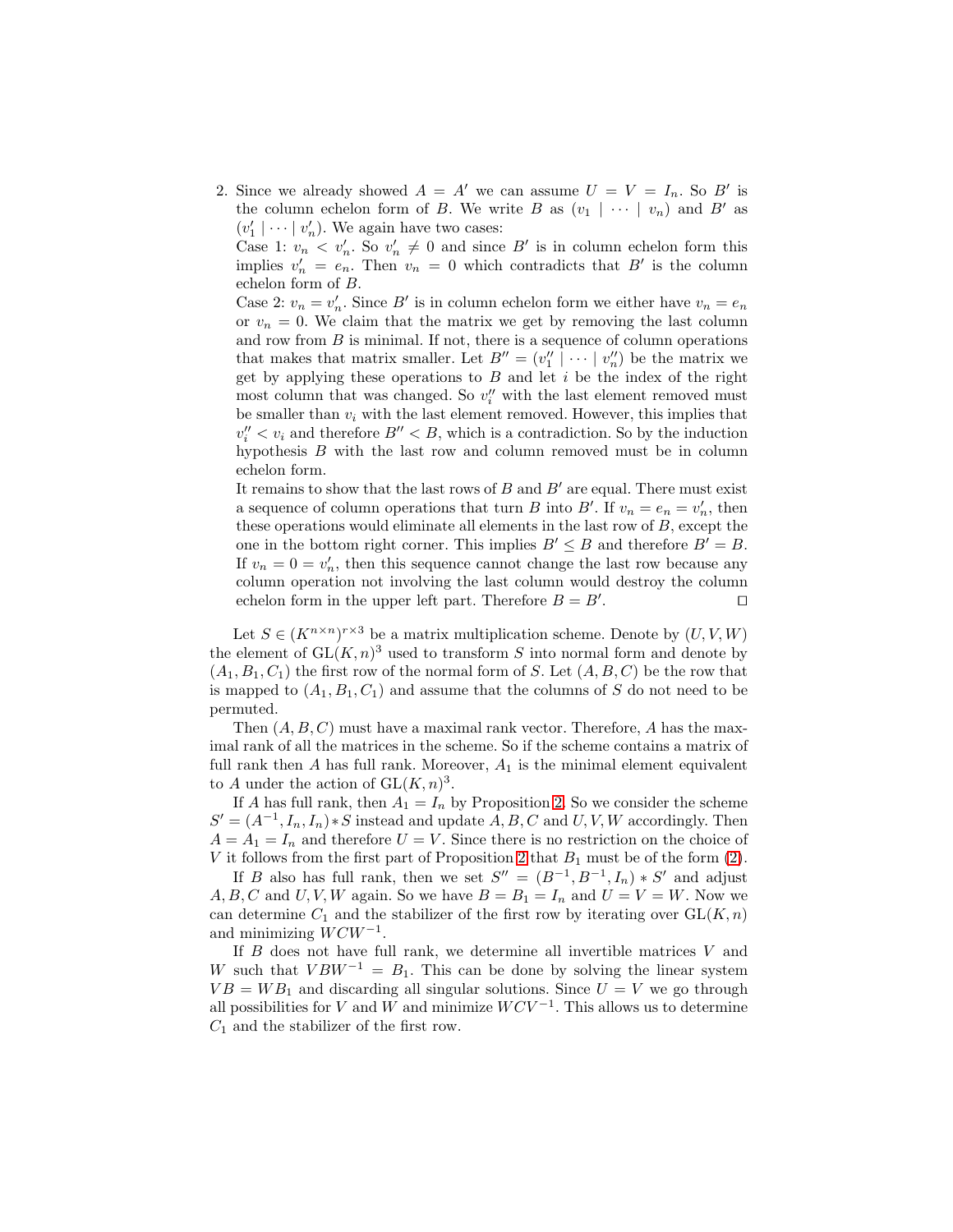<span id="page-9-0"></span>**Input** : A triple of  $n \times n$  matrices  $(A, B, C)$ **Output:** A minimal triple equivalent under the action of  $GL(K, n)^3$ 1 if rank  $A = n$  then 2  $A_1 := I_n$ 3  $C' := CA$ 4 if rank  $B = n$  then 5  $B_1 := I_n$ 6  $C_1 := \min_{W \in \text{GL}(K,n)} W B^{-1} C' W^{-1}$ 7 else 8  $B_1 := \min_{V, W \in GL(K,n)} V B W^{-1}$ 9  $S := \{(V, W) \mid V, W \in GL(K, n) \land VBW^{-1} = B_1\}$ 10  $C_1 := \min_{(V,W) \in S} WC'V^{-1}$ 11 else 12  $A_1 := \min_{U, V \in GL(K,n)} UAV^{-1}$ 13  $(U, V) := \operatorname{argmin}_{U, V \in \text{GL}(K,n)} UAV^{-1}$ 14  $B' = VB; C' = CU^{-1}$ 15  $S := \{(U, V) | U, V \in GL(K, n) \wedge UA_1V^{-1} = A_1\}$ 16  $B_1 := \min_{(U,V) \in S, W \in GL(K,n)} VB'W^{-1}$ 17  $C'' = WC'$ , where W is chosen as in the line above **18**  $\mathcal{U} := \{ (U, V, W) \in \text{GL}(K, n)^3 \mid U A_1 V^{-1} = A_1 \wedge V B_1 W^{-1} = B_1 \}$ 19  $C_1 := \min_{(U, V, W) \in S'} WC''V^{-1}$ 

Algorithm 2: Special treatment of first row

If A does not have full rank, we solve the linear system  $UA = VA_1$  and discard all singular solutions. The remaining solutions are the possible choices for U and V such that  $UAV^{-1} = A_1$ . By Proposition [2](#page-7-0)  $B_1$  must be in column echelon form. So for all possible choices of  $U$  and  $V$  we determine  $W$  such that  $VBW^{-1}$  is in column echelon form. The smallest matrix  $VBW^{-1}$  constructed this way must be equal to  $B_1$ . Then we go over all such triples  $(U, V, W)$  that map B to  $B_1$  and determine those that minimize  $WCU^{-1}$ . So we find  $C_1$  and the stabilizer of the first row.

The process is summarized in Algorithm [2.](#page-9-0)

## 6 Timings

For a comparison we have tested the equivalence check of Heule et al. on 10,000 randomly selected pairs from Heule et al.'s data set of 3×3 multiplication schemes and computed the normal form of 10,000 randomly selected schemes. Checking equivalence of two schemes took on average 0.0092 seconds. Computing a normal form took on average 1.87 seconds. Thus, in our application checking equivalence of a single new scheme against a set of known schemes in normal form is faster than directly checking equivalence as soon as we have at least 204 schemes.